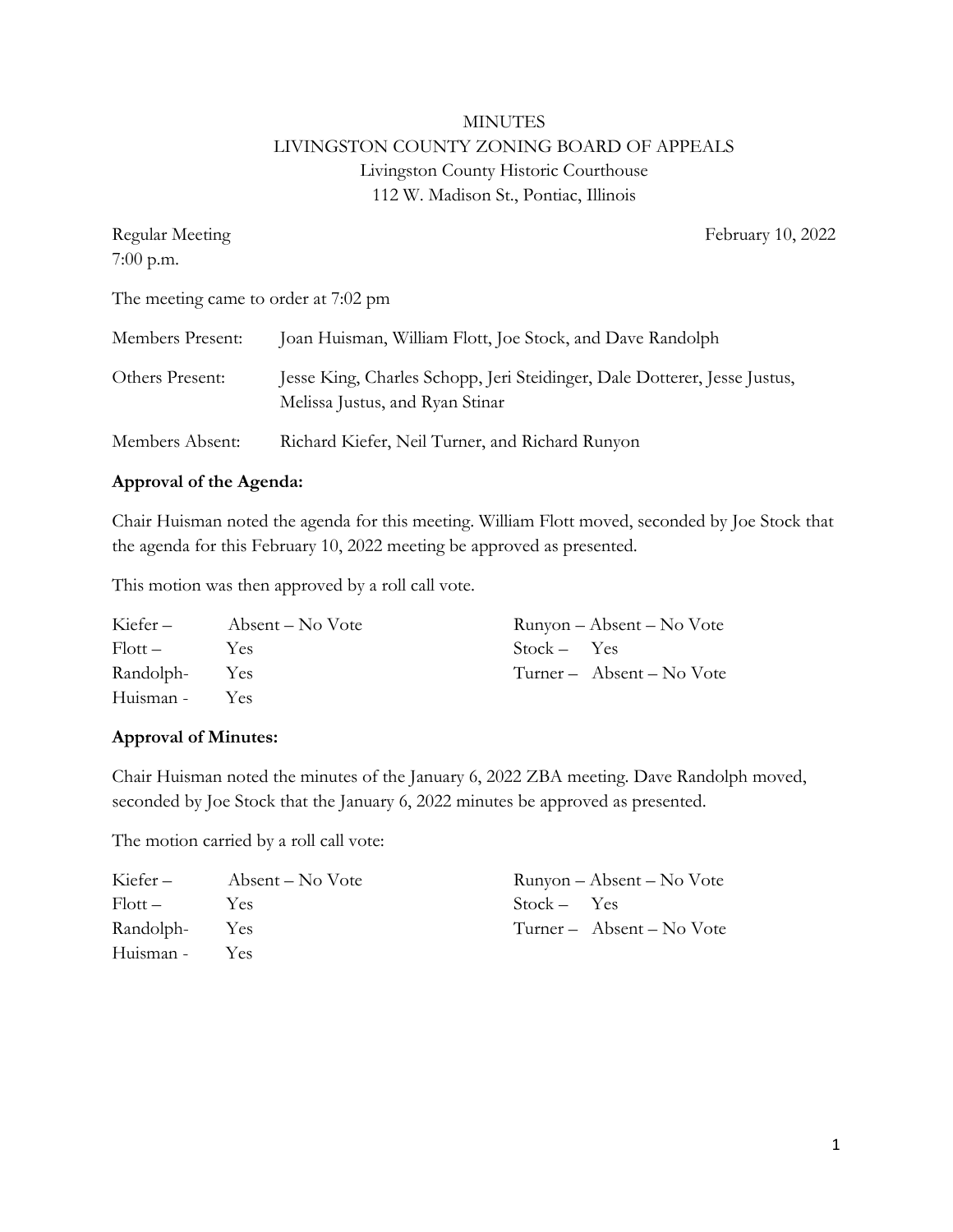### **Business to be reviewed:**

# **SU-1-14 – Doug & Jeri Steidinger (Review)**

This zoning case pertained to the review of a previously approved special use for property in an AG, Agriculture, District to be used as a kennel in unincorporated Forrest.

The assistant zoning administrator provided an overview of the case to board members.

Doug and Jeri Steidinger, 8051 N. 2500 East Rd., Forrest, were present at the meeting as representatives of the case. They stated that their kennel business had slowed down initially during COVID, but has picked back up to normal since then. They stated that other than that, their business remains the same with no planned changes. Doug and Jeri indicated that the same conditions that were approved before will still work. They did state that they recently lost their sign that used to be posted off of Route 24 due to weather. They were informed that when they decided to put up a new sign that they need to contact the zoning office for a permit.

With there being no further questions or concerns by zoning board members, William Flott moved, seconded by Dave Randolph, that zoning case SU-1-14 (Review) be approved with a review to take place in five years.

This motion was then approved by a roll call vote.

| Kiefer –      | Absent – No Vote |               | Runyon – Absent – No Vote |
|---------------|------------------|---------------|---------------------------|
| Flott –       | <b>Yes</b>       | $Stock - Yes$ |                           |
| Randolph- Yes |                  |               | Turner – Absent – No Vote |
| Huisman -     | <b>Yes</b>       |               |                           |

# **SU-2-13 – Country Cupboard (Review)**

This zoning case pertained to a review of a previously approved special use to allow for property located in an AG, Agriculture, District to be used as a craft and service occupation as a bulk food store in unincorporated Forrest.

The assistant zoning administrator provided an overview of the case to board members.

Dale Dotterer, 43 Clover Ln, Fairbury, was present at the meeting as a representative of this case.

Mr. Dotterer stated that he recently had his best year to date for the business and that the business keeps improving with time. Mr. Dotterer stated that there are no changes from the original approved conditions of the special use and that there are no changes planned at this time.

With there being no further questions, Joe Stock moved, seconded by William Flott, that this case be approved with another review to be held in five years.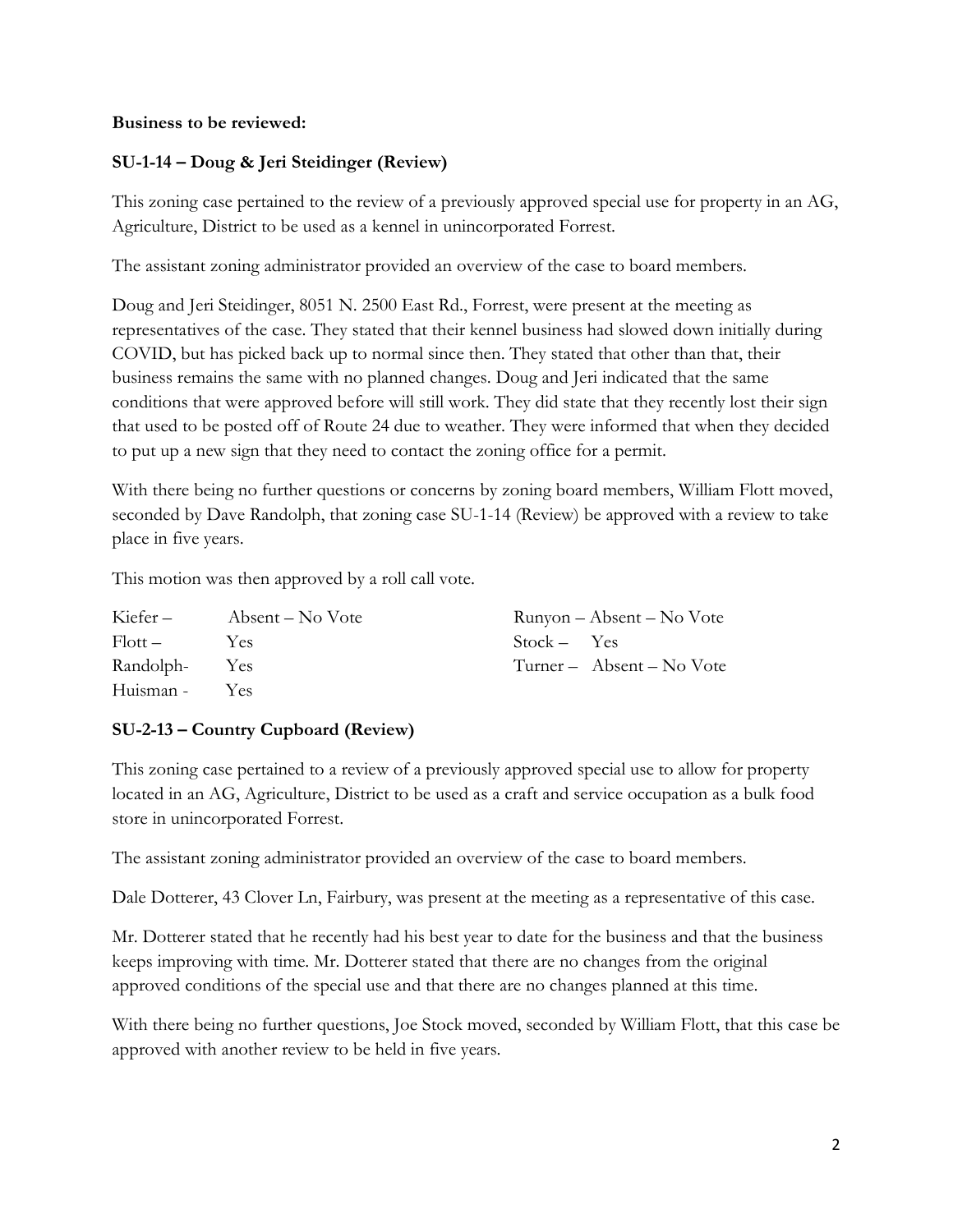The motion carried by a roll call vote.

| Kiefer –            | Absent – No Vote |               | Runyon – Absent – No Vote |
|---------------------|------------------|---------------|---------------------------|
| $F _{\text{Ott}} =$ | Yes              | $Stock - Yes$ |                           |
| Randolph- Yes       |                  |               | Turner – Absent – No Vote |
| Huisman - Yes       |                  |               |                           |

# **SU-5-17 – Justus (Review)**

This zoning case pertained to the review of a previously approved special use to allow for property located in an AG, Agriculture, District to be used as a craft and service occupation for a machine/welding shop in unincorporated Pontiac.

The assistant zoning administrator provided a summary of the case to board members.

Jesse and Melissa Justus, 18808 N. 1600 East Rd., Pontiac, were present at the meeting as representatives of the case. They stated that they had recently purchased the subject property from the Arbogast's whereas before they were just using the property for their work. They stated that they are no longer using the property as a temporary home as previously approved and are remodeling the house that is on the subject property.

They were asked about the showroom that was initially approved with the special use. Jesse stated that they do not have a show room, but are using a building in downtown Pontiac as their showroom. He also stated that they might still setup a showroom at the subject property sometime in the future, but they were not sure at this time.

Jesse and Melissa were okay with the conditions that were originally approved for the special use.

With no other questions or comments, William Flott moved, seconded by Joe Stock that this zoning case be approved with another review to take place in five years.

The motion carried by a roll call vote:

| Kiefer –      | Absent – No Vote |               | Runyon – Absent – No Vote |
|---------------|------------------|---------------|---------------------------|
| $Flott -$     | Yes              | $Stock - Yes$ |                           |
| Randolph- Yes |                  |               | Turner – Absent – No Vote |
| Huisman - Yes |                  |               |                           |

# **SU-8-13 – SNS Casting (Review)**

This zoning case pertained to the review of a previously approved special use to allow for property located in an AG, Agriculture, District to be used as a machine shop in unincorporated Flanagan.

The assistant zoning administrator provided a summary of the zoning case to board members.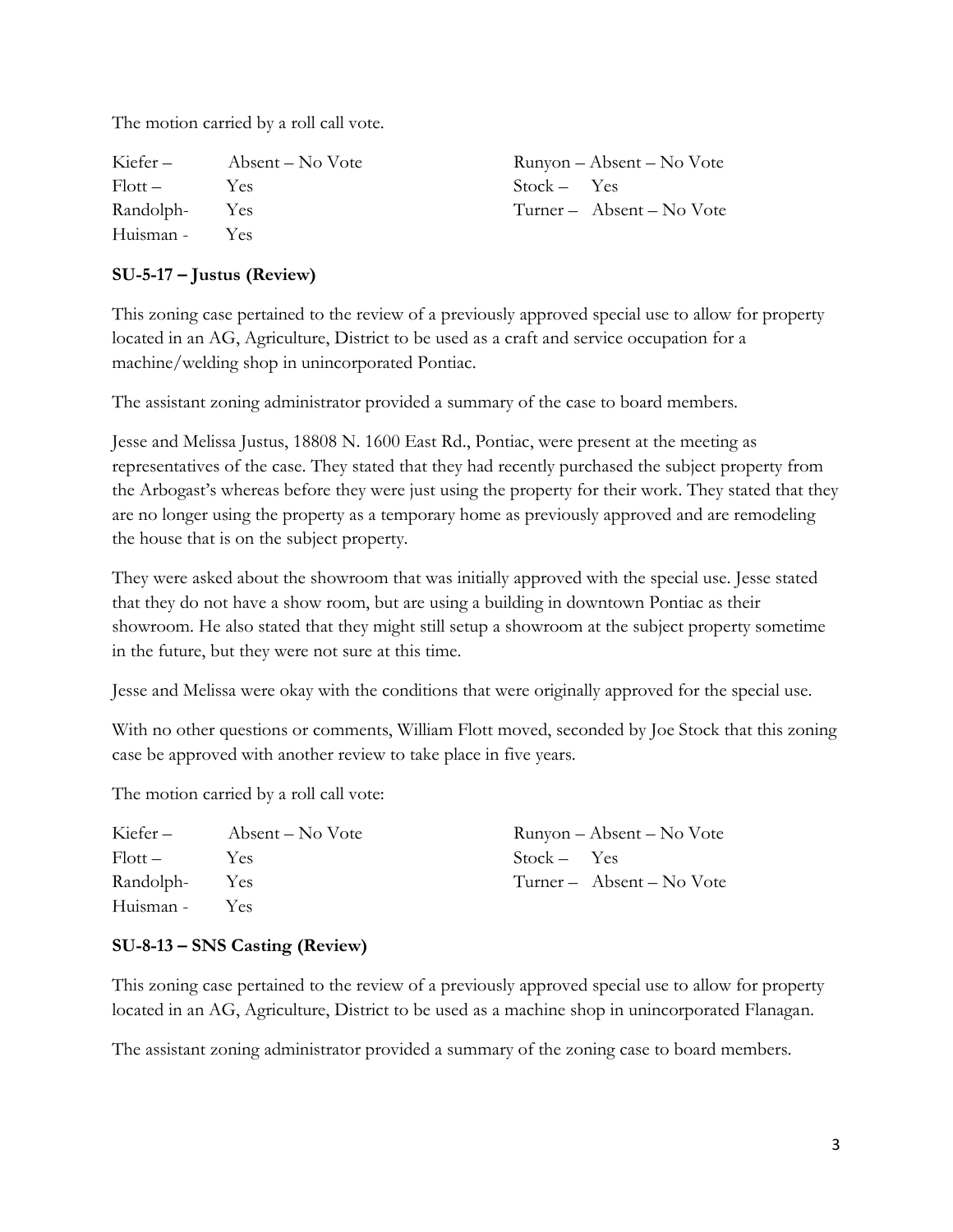Ryan Stinar, 310 E. Ririe Pl., Flanagan, was present at the meeting as a representative of the case. Mr. Stinar informed board members that nothing has changed from the last review. He gave the board members a brief overview of the company's product and how it's produced. Mr. Stinar also told board members that he purchased the business from his father back in 2020, but the business is still located on his father's property. Mr. Stinar stated that he currently has 6 employees who all work from 7 AM – 3 PM and that occasionally they will work later into the evening if needed.

Mr. Stinar stated that the conditions on the special use still work and noted that he sees a potential for growth in the company.

With no other questions or comments from the board, Dave Randolph moved, seconded by Joe Stock that this case be approved with another review to take place in five years.

The motion carried by a roll call vote:

| Kiefer –          | Absent – No Vote |               | Runyon – Absent – No Vote |
|-------------------|------------------|---------------|---------------------------|
| $F_{\rm l}$ ott – | Yes              | $Stock - Yes$ |                           |
| Randolph- Yes     |                  |               | Turner – Absent – No Vote |
| Huisman - Yes     |                  |               |                           |

# **SU-5-15 – Sass (Review)**

This zoning case pertained to the review of a previously approved special use to allow for property located in an AG, Agriculture, District to be used as a liquid fertilizer facility and loading pad in unincorporated Long Point.

The assistant zoning administrator provided an overview of the case to board members.

Dale Sass, 26746 N. 450 East Rd., Long Point, was present at the meeting as a representative of the case. Mr. Sass related that nothing has changed with the business and that his sons are becoming more involved with it and will eventually take over the business. Mr. Sass stated that all of the current conditions still work for him and that he does not have any anticipated changes coming in the near future.

With no other business to discuss, Dave Randolph moved, seconded by Joe Stock that the case be approved with another review to take place in five years.

The motion carried by a roll call vote:

| Kiefer –      | Absent – No Vote |               | Runyon – Absent – No Vote |
|---------------|------------------|---------------|---------------------------|
| $Flott -$     | Yes              | $Stock - Yes$ |                           |
| Randolph- Yes |                  |               | Turner – Absent – No Vote |
| Huisman - Yes |                  |               |                           |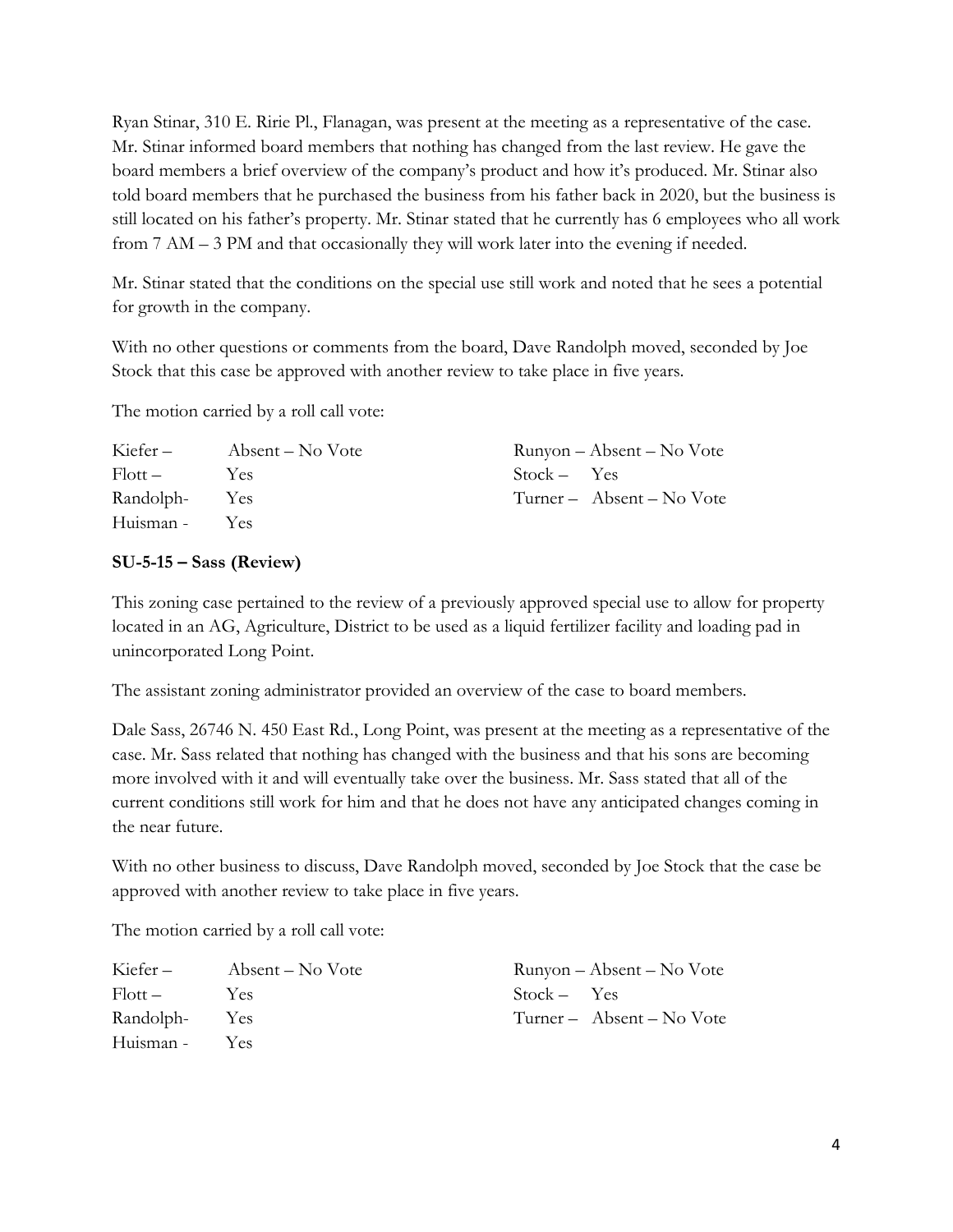## **SU-7-06 – Vactor Manufacturing (Review)**

No representatives of this case appeared at the meeting. Therefore, this agenda item was not discussed.

### **Other Business:**

The assistant zoning administrator informed board members of two large solar farm developments that could be filing applications in the future. One in the Northwest portion of the county and the other being near Cayuga. Board members were also updated about previously approved community solar projects that could potentially be re-applying for larger developments after some changes were made at the state level regarding solar.

The upcoming wind energy project application was also discussed and potential locations to hold the meetings.

### **Findings of Fact and Decision:**

William Flott moved, seconded by Dave Randolph, that the Findings of Fact and Decision be approved.

This motion was then approved by a roll call vote.

| Kiefer –      | Absent – No Vote |               | Runyon – Absent – No Vote |
|---------------|------------------|---------------|---------------------------|
| Flott –       | Yes              | $Stock - Yes$ |                           |
| Randolph- Yes |                  |               | Turner – Absent – No Vote |
| Huisman - Yes |                  |               |                           |

**Public Comment:** None

#### **Report of Officers:** None

#### **General Discussion:** None

#### **Adjournment:**

The chair then asked for a motion to adjourn. Joe Stock moved, seconded by Dave Randolph, that this meeting be adjourned.

This motion was then approved by a roll call vote.

| Kiefer –      | Absent – No Vote |               | Runyon – Absent – No Vote |
|---------------|------------------|---------------|---------------------------|
| Flott –       | Yes              | $Stock - Yes$ |                           |
| Randolph- Yes |                  |               | Turner – Absent – No Vote |
| Huisman - Yes |                  |               |                           |

This meeting was adjourned at 7:54 p.m.